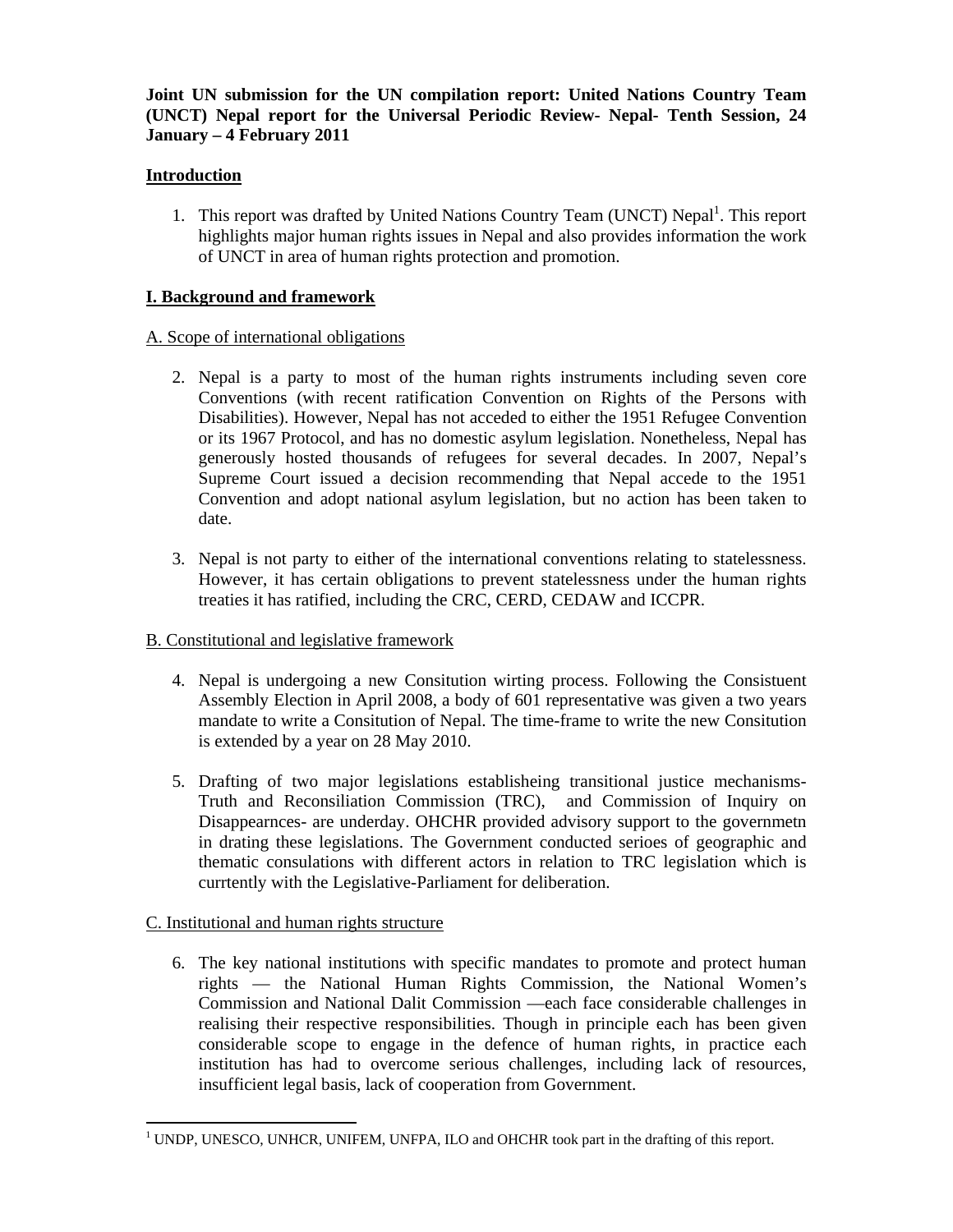# **II. Promotion and protection of human rights on the ground**

## A. Cooperation with human rights mechanisms

## B. Implementation of international human rights obligations

## Equality and non-discrimination

- 7. Long-standing discrimination and social exclusion remain deeply rooted in Nepal. Wide disparities in the enjoyment of economic, social and cultural rights were one of the factors giving rise to the armed conflict, and remedying them will be crucial for a successful post-conflict transition. Discrimination associated with gender, caste, class, ethnicity, disability and geography, continues to be among the major barriers to the effective realization of economic, social and cultural rights.
- 8. Marginalised and disadvantaged groups such as the haliyas (bonded labourers working as land tillers), formally freed from bondage by a Government declaration in September 2008, continue to live in often deplorable conditions, while their access to food, health, education and fair conditions of employment remains a major challenge. In the midwestern Tarai, the practice of kamalari, by which girls (generally between the ages of 8 and 14) from poor Tharu families are sent to work for years at a time in the private homes of wealthy or privileged families, remains prevalent, and puts them at risk of severe exploitation, including sexual exploitation. The practice continues despite a Supreme Court decision on 10 September 2006 ordering effective implementation of existing laws that prohibit child exploitation.
- 9. Article 13 (4) of the Interim Constitution provides that there shall be no discrimination with regard to remuneration and social security between men and women for the same work. However, according to the comments by the ILO Supervisory Body, this provision is not in full conformity with ILO Equal Remuneration Convention, 1951 (No.100), which has been ratified by the Government of Nepal. The Supervisory Body has considered that Convention No.100 requires equal remuneration for men and women for work of equal value. The concept of "work of equal value" includes, but goes beyond equal remuneration for the same work, because it also requires equal remuneration for work that is different, but that is nevertheless of equal value.

# Right to health

10. The Government continued to make progress with regard to ensuring the right to health, including the provision of free maternity care to all Nepalese women since 2009 and treatment of uterine prolapse, An outbreak of diarrhea occurred in the hill districts of mid and far western regions from mid-April to mid-October 2009. The outbreak reportedly claimed the lives of 367 people. Though Dalits constitute roughly 15 per cent of the population in the affected districts, they accounted for 39 per cent of the deceased.

# Right to food

11. The effective enjoyment of the right to food remains a serious problem throughout the country. Natural calamities, including drought, landslides and floods, contributed to a significant decline in local food production in both 2008 and 2009, resulting in severe food shortages in several hill and mountain districts. Lack of infrastructure in the remote hill districts and frequent enforced general strikes (bandhs) imposed by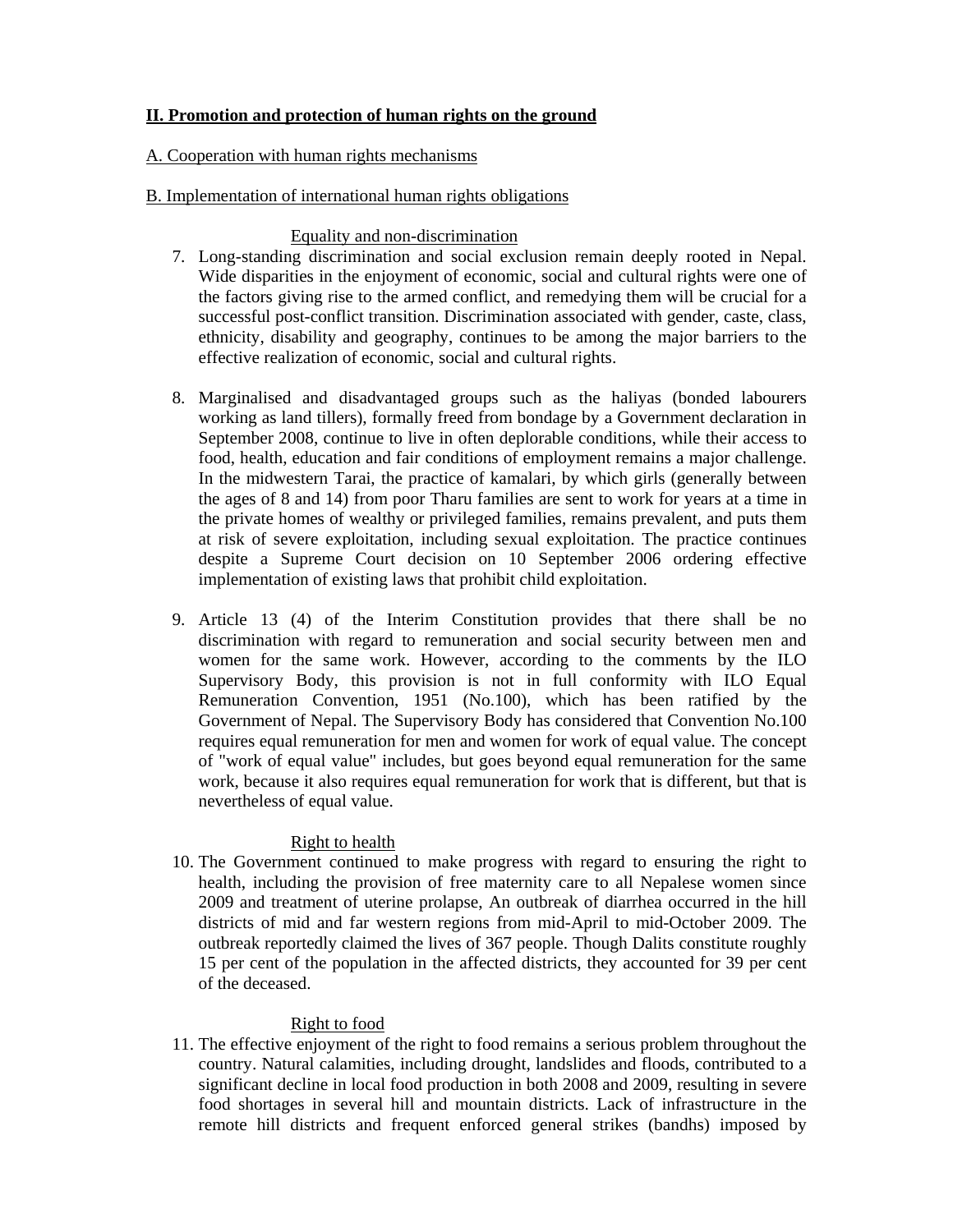political actors have further complicated food distribution, leaving the local population more vulnerable to hunger.

12. Although food insecurity persists throughout the country, certain groups have been affected more than others. They include marginalised and vulnerable groups such as Dalits, indigenous peoples, former bonded labourers, persons with disabilities and people living with or affected by HIV/AIDS. In its proposed budget for the fiscal year 2009/10, the Government announced special programmes to address food shortage in 23 affected districts in the hill regions, but a delay in approval of the budget until the end of November 2009 meant that many of these communities continued to remain at high risk of severe food shortages.

#### Violence against women

- 13. Reports of violence against women have been increasing, with a surge in cases of dowry deaths and abuse of women accused of practicing witchcraft. In many communities, legislative weakness and inadequate policing continue to make prosecutions for domestic and sexual violence extremely difficult.
- 14. In response to increasing reports of violence against women, OHCHR and the Office of Prime Minister and the Council of Ministers conducted a joint field mission to the five most affected districts in the eastern region in July 2009. Following the visit and other expressions of concern, the Prime Minister announced a year-long campaign to combat violence against women which was launched on 25 November.

### Right to Education

- 15. The Education Act of 1991 (7th amendment 2001) underpinned the right of every child to free primary education with the choice of learning in mother tongue. It is expected that the forth coming new Constitution will enshrine the right to basic education and free education for secondary level. The Education for All (EFA) National Plan of Action 2001-2015 includes basic education as fundamental right and highlights the need to restructure comprehensive school education. The Three Year Interim Plan (2007-2010) emphasizes to make basic education free, easily accessible and compulsory in a gradual way and to establish the rights of all citizens to free education up to the secondary level.
- 16. However, the realization of the right of education remains a great challenge: Huge challenges remain in reaching almost all of the Education for All goals across the geographical regions and social stratifications;The efficiency of primary school education is extremely low and not all children, who are enrolled in grade one complete primary education. Moreover, the quality of education as reflected by poor learning achievements in all subject areas is still a matter of great concern; Despite the fact that GoN has launched a national literacy campaign on a mass scale in 2008/09 for ensuring literacy for all by 2015, challenges to achieving universal literacy by providing literacy opportunities for all, particularly the poorest and disadvantaged groups, remain massive.
- 17. In this context, UNESCO's assistance is focused on supporting GoN in strengthening national capacity and building a supportive policy environment with a view to achieving the right to education and ensuring literacy for all. Special attention is given to advocacy for increased and better targeted funding for education and more focused interventions, especially for women and disadvantaged population groups.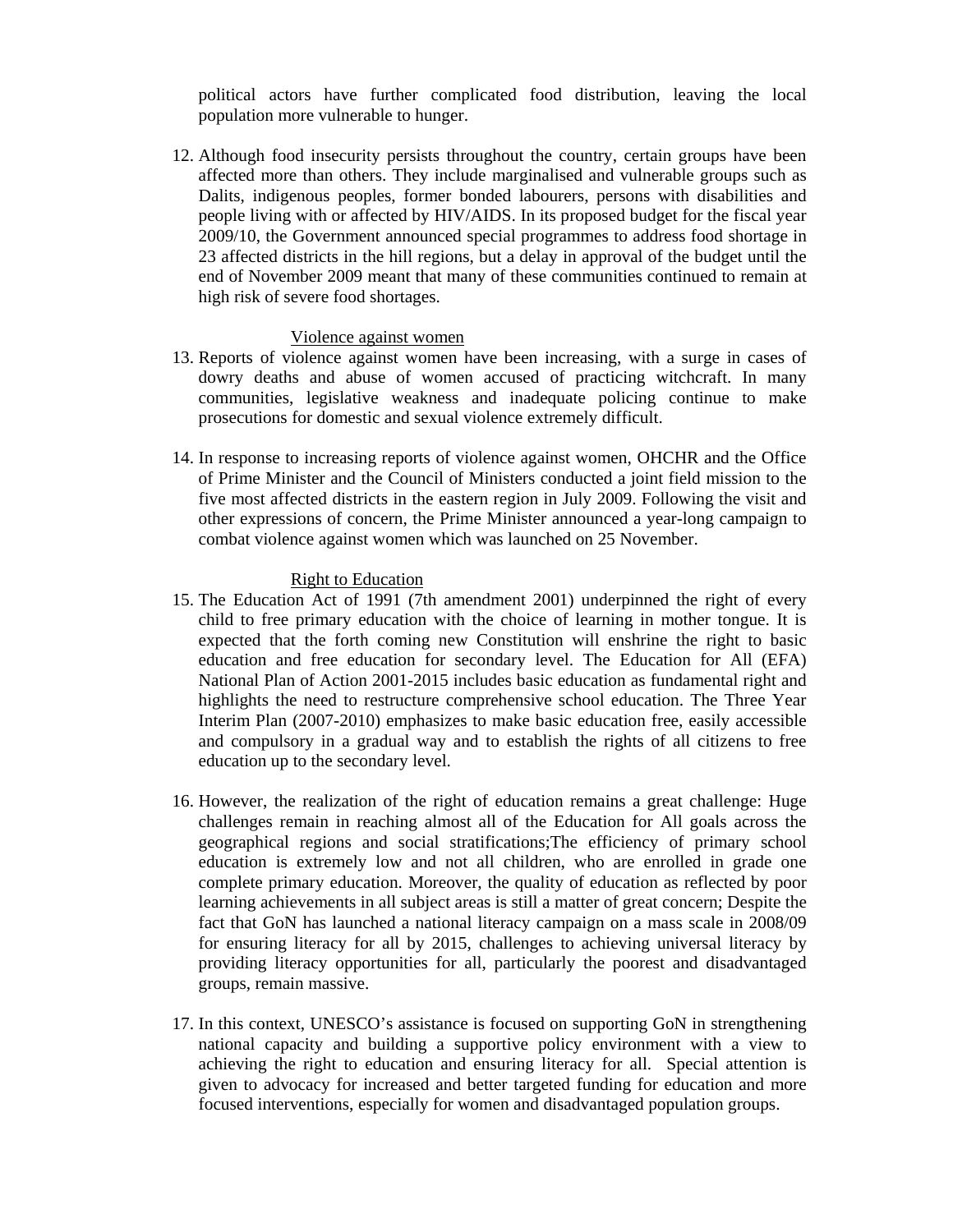18. UNESCO has worked since 2006 with its partners to combat violence against students and teachers in Nepal. For example, it has cooperated with USAID in three districts to help create a stable, violence free learning environment for internally displaced young people who are particularly prone to attacks. More recently, UNESCO has worked with UNICEF, Save the Children, the Nepal Human Rights Commission and the Curriculum Development Center for inclusion of peace, human rights and civic education elements in curricula from grade 1-10. And UNESCO joins hands with UNICEF in promoting schools as zones of peace.

### Cultural rights

- 19. The Tenth Five Year Plan (2002-2007) and the three-Year Interim Plan (2007-2010) are characterized by the absence of a clear provisions and policies for establishing a national cultural policy including measures to identify and protect traditional skills, technical knowledge, language and capabilities
- 20. Nepal has ratified three of UNESCO's seven international Conventions that provide a comprehensive framework for the realization of the rights to ensure heritage preservation and the protection of cultural life. UNESCO is discussing with the Government to step up its effort in Nepal's accession to the 1954 Convention for the Protection of Cultural Property in the Event of Armed Conflict and its two Protocols (1954 and 1999) and advocates for Nepal to ratify the 2005 Convention on the Protection and Promotion of the Diversity of Cultural Expression in a context, in which the concept of "cultural diversity" is understood mainly in political terms.
- 21. UNESCO has consistently stressed that only the full realization of the spirits of UNESCO's 2003 and 2005 will ensure the right to practice and continue shared traditions/ activities (specifically of marginalized and minorities) and to protect creativity covering the cultural, scientific, literary and artistic pursuits of society.

## Intellectual Property Rights

- 22. Although Nepal is a state party to several Treaties/Conventions related to the protection of intellectual property rights and a signatory of a variety of international copyright acts and anti-piracy and copyright enforcement provisions, there are many challenges to address copyright infringement and anti-piracy issues in the country.
- 23. Nepal Copyright Registrar's Office is the organization responsible to hold copyright registration in Nepal. However, registration of a work is not mandatory to claim protection in the country and there are no established specialized intellectual property right units within the enforcement bodies (police, customs etc). The existing situation is inconsistent for the development of a sound and self-sustained publishing sector.

#### Public Security, Right to life, liberty and security of the person

24. Nepal continues to experience serious challenges to law and order, particularly in the southern Tarai plains where armed groups engage in threats, extortion and abductions for ransom. In addition, the UCPN-M affiliated Young Communist League and other youth wings associated with political parties continue to engage in criminal activities, with little fear of being held accountable for their actions. In response to the deteriorating public security situation, the Government announced a new special security plan in July 2009 which includes an expansion of the Armed Police Force and an overall increase in police presence in troubled districts. The Government has indicated that violent criminal activity in some parts of the country has decreased since the Government began implementation of the plan.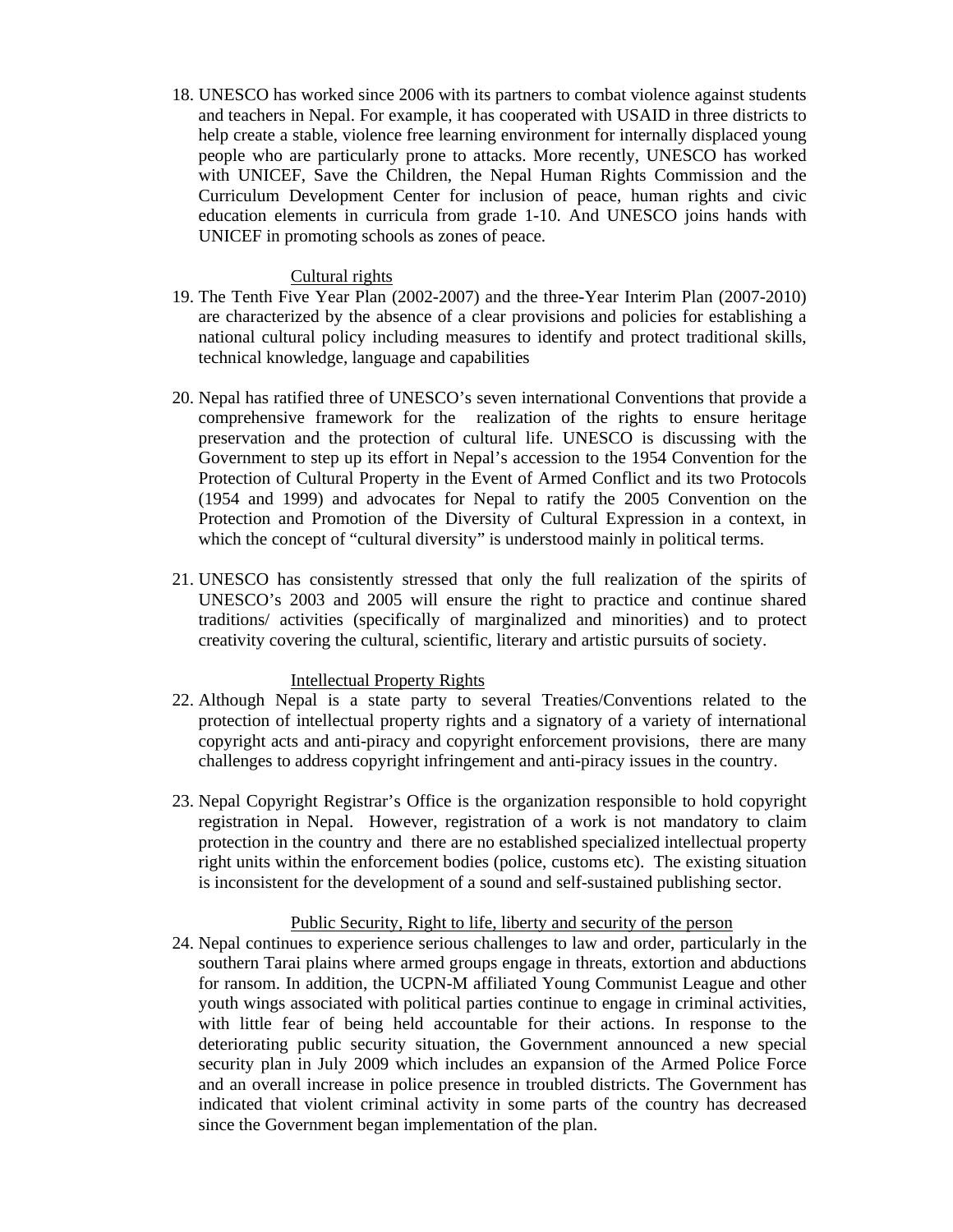- 25. In this context of poor public security and weak rule of law institutions, allegations of extra-judicial killings during "encounters" between police and members of armed groups continue to be reported. Though the Government is reluctant to acknowledge that extrajudicial killings may have been committed by members of the security forces, OHCHR has documented over 30 credible allegations of extra-judicial killings attributed to the police in 2008 and 2009. To date no one has been held criminally responsible for any of these alleged extra-judicial killings.
- 26. In regard to asylum seekers and refugees in Nepal, UNHCR continues to advocate with the Government on the importance of respect for the principle of nonrefoulement, which is a principle of customary international law, and the corner-stone of the international refugee protection regime.

### The right to freedom of expression and the right to information

27. In 2007, the "Right to Information Act" was enacted, which provides every citizen the right to information and to access to information held by public agencies. The Act includes also provision of an independent "National Information Commission" for the protection and promotion of right to information. However, the exercise of both the right to freedom of expression and the right to information is seriously impeded through various factors including: threats to press freedom from state and non-state actors, including political parties and their youth wings and members of armed/criminal groups; threats to the personal safety and professional and institutional security of journalists and media; self-censorship by journalists; lack of a system of regulation conducive to freedom of expression, pluralism and diversity of the media; lack of professional capacity; lack of statutes and functioning state institutions to ensure the right to information including an efficient and transparent records and archives management system.

## Statelessness

- 28. The CERD Committee called on all State parties to reduce statelessness among children specifically by ensuring they are permitted to access citizenship from either their mother or father. (General Recommendation No. 30, Discrimination Against Non-Citizens, 2004). Furthermore, in 2004 CEDAW Committee expressed concern that the Constitution, in contradiction to article 9 of the Convention, precludes Nepalese women from passing their nationality on to their children or to a spouse of foreign nationality'. (A/59/38, Para 198)
- 29. Although Nepalis lacking citizenship certificates are not officially regarded by the Government as non-citizens, persons without this document are prevented from enjoying many of their basic rights as nationals of the country leaving them in a situation of de facto statelessness. For example, they are not able to open bank accounts, own or transfer property, or to acquire travel documentation.

30. Furthermore, access to citizenship certificates remains particularly elusive for marginalized communities who have faced historical discrimination in Nepal. Impoverished and landless persons, for instance, may have particular difficulty in obtaining and furnishing the necessary documents required to apply for a citizenship certificate. Persons from rural communities often may not be able to access citizenship certificates due to their geographical isolation. In addition, there are several requirements for married women to obtain citizenship - official consent from their husband's families, a copy of their marriage certificate and the citizenship certificate of their husband or father in law, and a citizenship certificate from a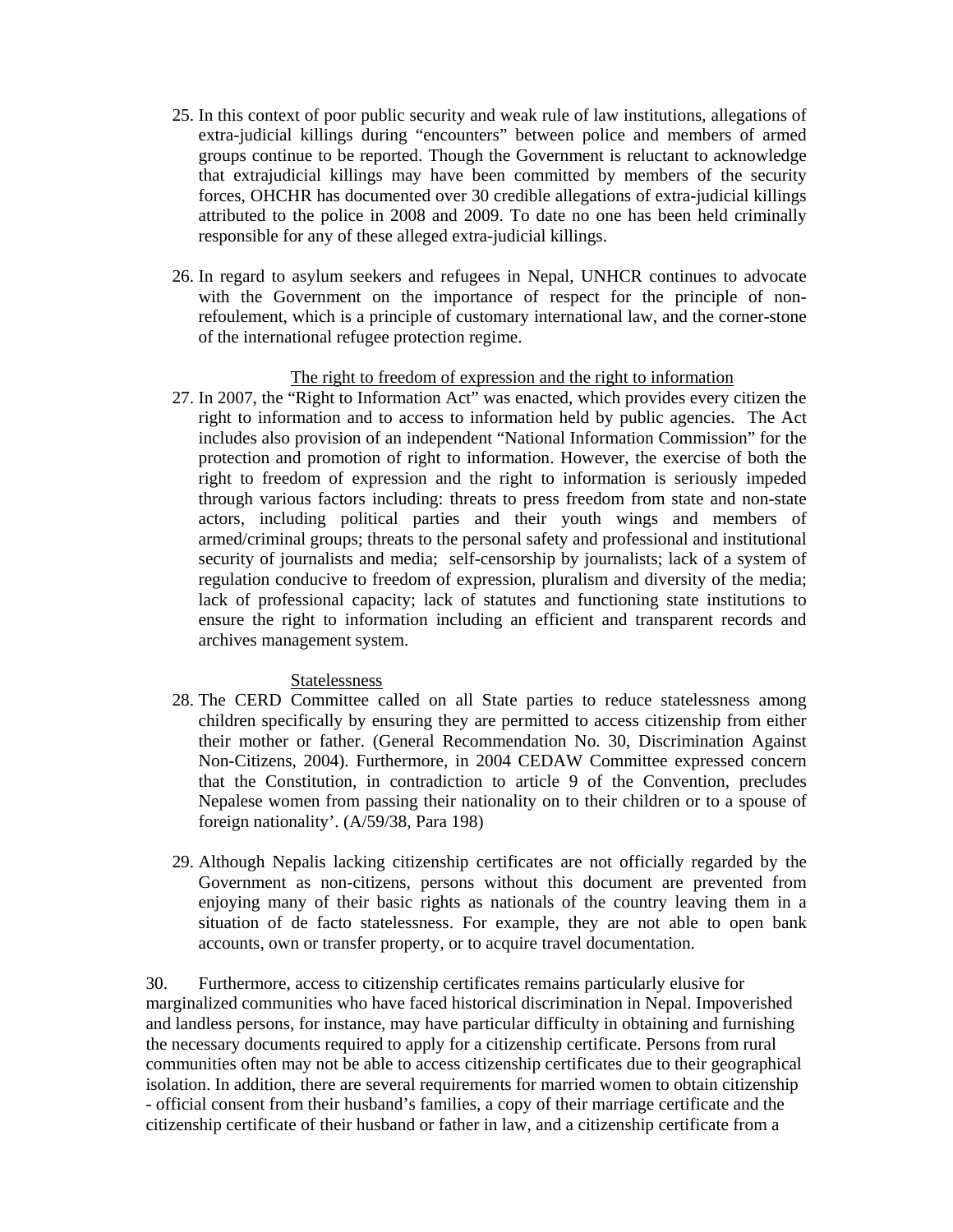member of their natal family - which are difficult for some women to obtain.

31. Significant obstacles are posed by Nepal's domestic laws regulating citizenship. At present, men who are Nepali nationals can convey citizenship to foreign wives and the children of mixed marriages, but Nepali women do not enjoy the same rights. Children born to Nepali women married to foreign husbands are barred from obtaining citizenship unless they can establish that they were born in Nepal; are residing permanently in Nepal; and have not acquired a foreign nationality through the father. In practice these requirements may be difficult to satisfy.

- 30. The draft citizenship provisions proposed as part of the new Constitution would further restrict access to citizenship, thereby raising the prospect of widespread de jure statelessness. Although the new provisions are technically more gender-neutral, this has not been achieved by bolstering the rights of women—but by vastly reducing the rights of Nepali men to convey citizenship to others.The draft provisions provide that Nepali children will not enjoy citizenship by descent until and unless both parents can legally establish that they are nationals of Nepal. Furthermore, under the proposed provisions, citizenship by marriage to a Nepali national will only be available to foreign spouses after 15 years of legal residence in Nepal. This provision – coupled with the above requirement that both parents must be Nepali citizens before their children may apply for citizenship – ensure that children of mixed marriages will remain completely ineligible for Nepali citizenship for a protracted period. Even after 15 years of residency, citizenship by marriage is not assured as a matter of right, but must be applied for and remains at the government's discretion to withhold.
- 31. In cases of unknown paternity, the proposed provision provide that children born to Nepali women in cases where the father is unknown may apply for "naturalized citizenship"—but do not qualify for citizenship by descent. Preventing single mothers, or women who cannot identify the father of the child, from directly conveying citizenship to their children by descent may also lead to statelessness.
- 32. UNHCR continues its legal advocacy efforts in coordination with other UN agencies, academics, legislators, and civil society to promote the adoption of appropriate citizenship laws and policies and ensure that the new Constitution meets international standards and Nepal's obligations under international human rights treaties regarding equal, non-discriminatory and effective access to citizenship

## Refugees, repatriated and expelled persons

- 33. The third country resettlement programme for the refugees from Bhutan continues successfully with the strong support of the Government and the Core group of resettlement countries. More than 33,000 refugees have departed on resettlement to Australia, Canada, Denmark, the Netherlands, New Zealand, Norway and the United States of America. A few are expected to depart to the United Kingdom soon. With this, as of July 1 2010, some 78,700 refugees from Bhutan remain in seven camps in eastern Nepal, of whom 56,207 have declared an interest in resettlement. Third country resettlement will continue with approximately 18,000 refugees being resettled each year.
- 34. There are also approximately 20,000 Tibetan refugees who arrived in Nepal before 1990 who have been recognized as refugees on a prima facie basis by the Government. Although they have a right of legal residence and religious freedom, their enjoyment of civil, political or economic rights is limited. Many lack access to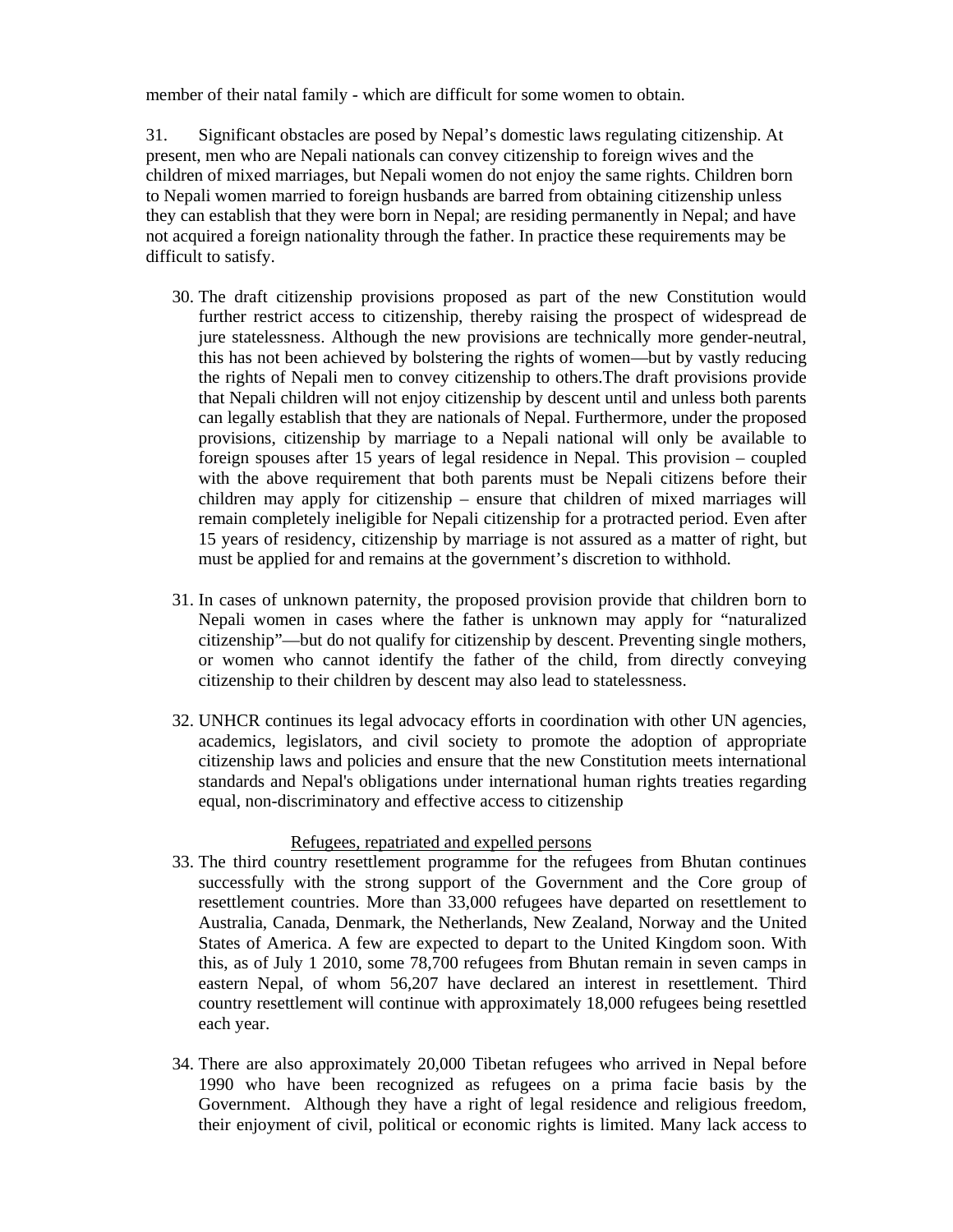documentation, which has negatively impacted on their protection situation. In particular, Tibetans who arrived before 1990 are in principle entitled to Refugee Cards attesting their right to reside in the country. In practice however the issuance/renewal of such documents has been inconsistent. Accordingly, UNHCR has advocated with the GoN at all levels for the issuance of documentation to all persons of concern in the long staying population of Tibetans in Nepal. Tibetans who arrived in Nepal after 1990 in search of international protection have, to date, been allowed access to Nepal's territory as a means of obtaining a solution in a third country (India). UNHCR provides protection and assistance while in Nepal and facilitates their safe transit. UNHCR works closely with the GoN to preserve this arrangement which enables Tibetans to enter Nepal on a temporary basis and to access a solution in a a third country.

- 35.There are also approximately 300 refugees and asylum-seekers that reside in Kathmandu who are considered by the GoN as illegal migrants. As a result, they are at risk of the imposition of large fines and detention under Nepal's immigration law. Some urban refugees report that they face discrimination in shops, hospitals, schools and by their landlords. Although, the GoN still does not permit UNHCR to issue refugee and asylum seeker certificates, it largely respects UNHCR's assessments.
- 36. Lack of registration by the GoN of vital events, including birth, marriage, and death, is a problem for all groups of asylum seekers and refugees.

#### **III. Achievement, best practices, challenges and constraints**

- 37. UNSCR 1325 are incorporated in policies, guidelines strategies of the Ministry of Women, Children and Social Welfare (MWCSW) and the Ministry of Peace and Reconstruction (MoPR). The Government declared 2010 as the year against gender based violence and developed National Plan of Action which is coordinated and monitored by a high level inter ministerial committee.
- 38. The progress in formulation of policies on reproductive health and rights includes the equality in marriage, divorce and adoption, criminalization of sex selective abortion and sexual harassment, broadening the definition of rape and additional punishment based on the age, physical and mental condition of the victims. Supreme Court of Nepal directed the government to address the problem of segregation of women during menstruation and delivery. Domestic violence (Crime and Punishment) Act, 2009 has been enacted, however, it is weak and reinforces the practice of resorting to non-criminal mediation and the regulations to this Act yet to be enacted. The government is geared towards the implementation of laws and regulation against human trafficking.
- 39. UNIFEM's lobbying and advocacy efforts in providing visibility to the issue of women migrant workers and addressing their concerns by bringing the rights holders and duty bearers on board has been considered as good practice.
- 40. However, in terms of challenges elimination of the harmful practices remains a challenge due to deep-rooted stereo typical practices hindering socio economic transformation of women for them to enjoy their reproductive health and rights. In spite of the initiative of the government for 33% representation of women in all state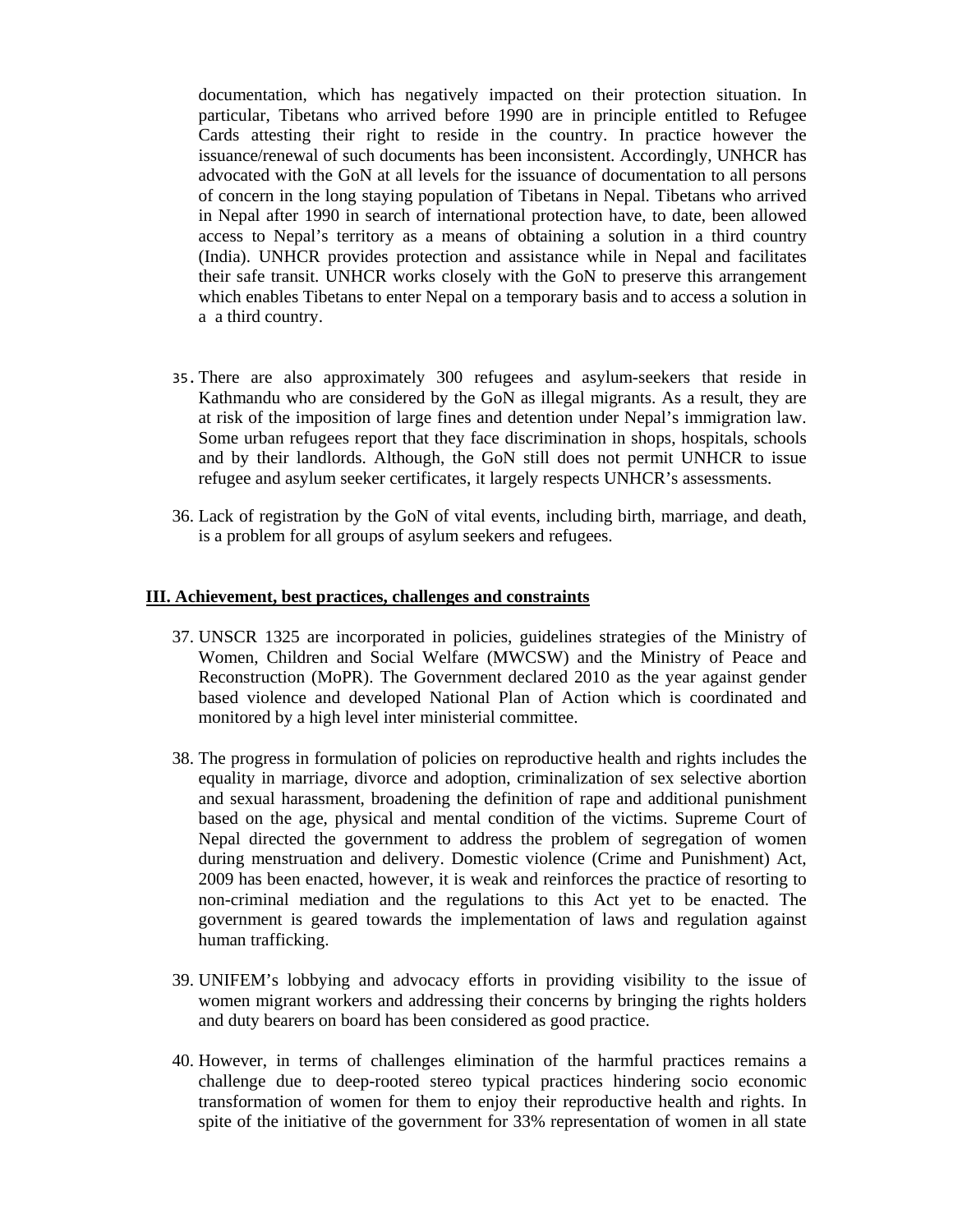bodies, meaningful participation of women especially from marginalized groups is a challenge. Gender discriminatory laws and policies and institutional structures is a challenge for women to enjoy their reproductive health and rights.

- 41. Advocacy on ILO convention 169 and its ratification carried out throuh UNDP funded Capacity Development of the National Human Rights Commission (CDNRC) Project. As a result of constant lobby and advocacy the Convention has been ratified.
- 42. In spite of the political instability, the Government of Nepal endeavours to promot the ratification of and implement the ratified labour rights Conventions through policy formulation, legal reform and establishment of institutions.The Government of Nepal has ratified seven out of eight ILO Fundamental Conventions. The only core Convention which needs to be ratified is the Freedom of Association and Protection of the Right to Organize Convention, 1948(No.87).
- 43. The tripartite constituents of the ILO have been actively promoting the ratification of Convention No. 87. The Government has set up a Ministerial Task Force to speed up the ratification process. Recommendations for the ratification have been submitted to the Cabinet for final consideration.
- 44. The Interim Constitution of Nepal 2007 provides for the right to equality and the right to employment. The inclusion of non-discrimination and equality provisions into the labour or other relevant legislation may be required to ensure that all men and women, in the private and pub sectors, are effectively protected from discrimination in employment and occupation on all the grounds. It is also important to adopt legislation prohibiting sexual harassment at work.
- 45. In 2007, Nepal ratified ILO Indigenous and Tribal peoples Convention, 1989 (No. 169), which has become the only second country in Asia and Pacific Region. Since then the Government has taken an active role in formulating a National Action Plan for the implementation of Convention 169. However, the Government of Nepal needs to endorse the National Action Plan and allocate sufficient resources to implement this Plan.
- 46. In 2006, the Government, working together with UNHCR, carried out a registration exercise for refugees from Bhutan in camps in eastern Nepal. Following this, from December 2007 to end 2009, the Governement and UNHCR jointly distributed identity cards to all refugees from Bhutan over age 16. The comprehensive database assembled during the registration exercises has allowed GoN and UNHCR to strengthen its protection and assistance efforts.
- 47. Resettlement as a durable solution began in November 2007 and is continuing successfully with the strong cooperation between the GoN, UNHCR, the International Organisation for Migration (IOM) and resettlement countries. Third country resettlement is currently the only available option for refugees in the camps and over 33,000 refugees have started their new lives in their resettlement countries. However, despite several rounds of bilateral discussions as of today not a single refugee has been able to voluntarily repatriate to Bhutan. More efforts are required to achieve comprehensive and lasting solutions to the plight of refugees from Bhutan, including voluntary repatriation.

## **IV. Key national priorities, initiative and commitments**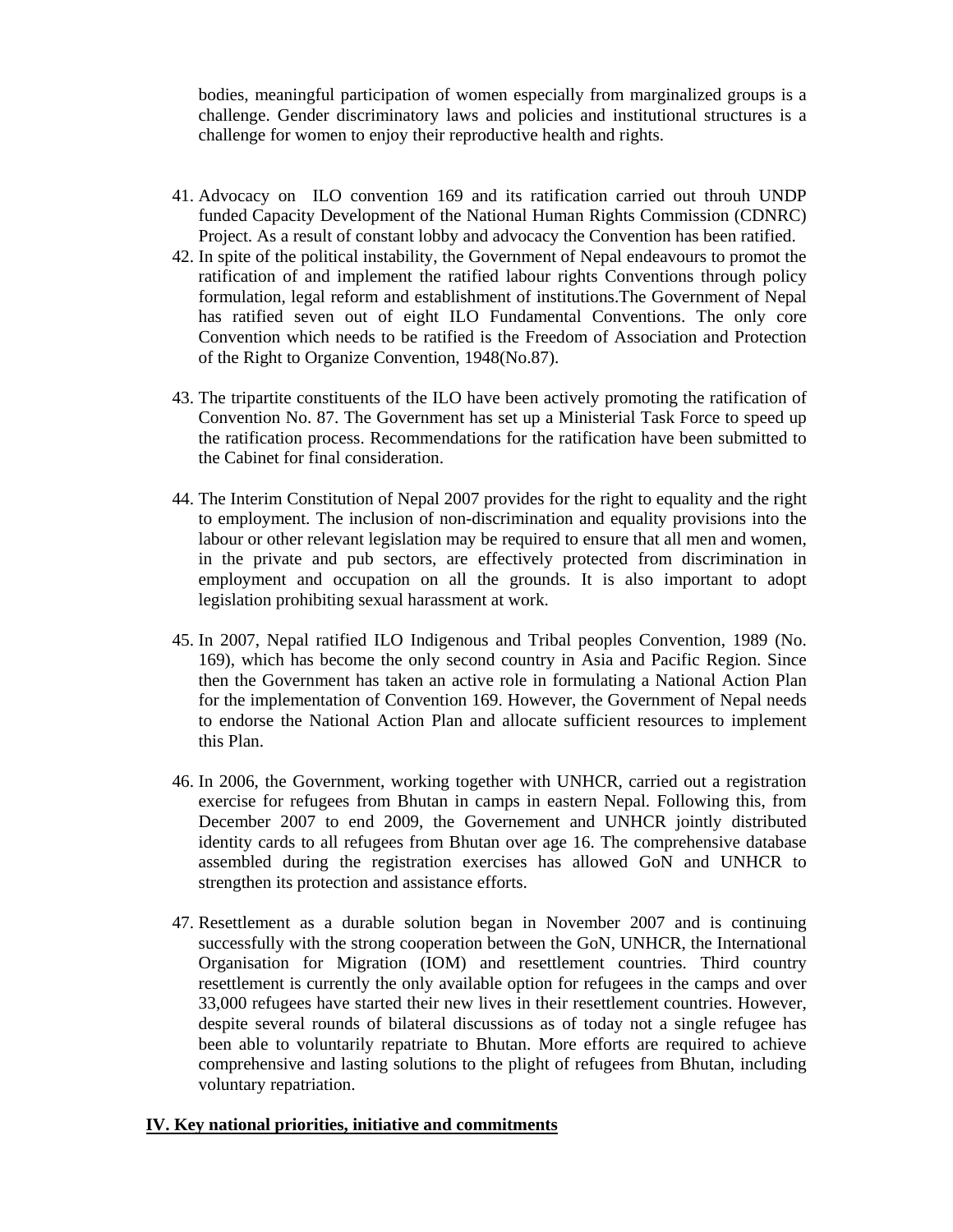- 48. Nepal has reached several major milestones in the past three years, including the signing of the Comprehensive Peace Agreement, the declaration of a republic, and the holding of Constituent Assembly elections, while political actors have maintained dialogue across party lines and displayed flexibility on some key issues.
- 49. One of the key national priorities is promulation of the new Constitution of Nepal with guranttess for protection and promotion of human rights.
- 50. Ending cultural of impunity and establishing accontability is a major human rights challenge and should be key national priority. Similarly, the Government should aim at addressing long-standing discrimination and the lack of implementation of economic, social and cultural rights.
- 51. Adressing past violations and abuses by establishing funtional transitional justice mechanisms is also crucial. Key national actors are today well aware of the criteria which must be in place for a successful and just transitional justice process. Until the rights of vicitms are protectd and accountability for past and present violations is ensured the peace process could be jeopardised.
- 52. The national human rights institutions established in recent years can, with adequate support, make considerable progress in the protection and promotion of human rights in Nepal. There are many civil society organizations engaged in human rights work and human rights defenders are active throughout the country, in spite of the multiple challenges and dangers they face. Concerted efforts to empower further these national actors are of paramount importance.

## **V. Capacity- building and technical assistance**

- 53. Drafting Nepal's new Constitution is a key element of the peace process, and a key national priority. The UNCT has been closely following and supporting this national process through a broad range of activities and programs. In their efforts, agencies have been following a coordinated approach, so as not to duplicate and overlap, while at the same time seeking synergies for joint action and advocacy. The support ranged from technical assistance to the Constituent Assembly (CA), its Secretariat and special interest CA groups; technical advice on drafting provisions; advocacy to respect and incorporate UN standards in the new Constitution; and significant efforts to enhance public information and the participation of a wide range of society in the process, in particular from marginalized communities.
- 54. Some intermediary noteworthly results were: advocacy and other support contributed to the formation of a Women's Caucus in the CA, bringing together 144 women CA members. A wide range of trainings, interactions, and awareness raising activities by different agencies, in close cooperation with civil society, reached out across the nation – including to the most vulnerable communities - and contributed to at least 494,645 submissions being made and processed by the CA Secretariat and Committees. A space for dialogue among stakeholders in the form of the Centre for Constitutional Dialogue (CCD), supported by UNDP, was established in January 2009. which has provided technical advice to CA members and to members of civil society. UNICEF, together with a network of child rights organizations, trained 191 CA members on child rights. This resulted in the identification of a number of women CA members committed to proposing key legislative actions for children and to the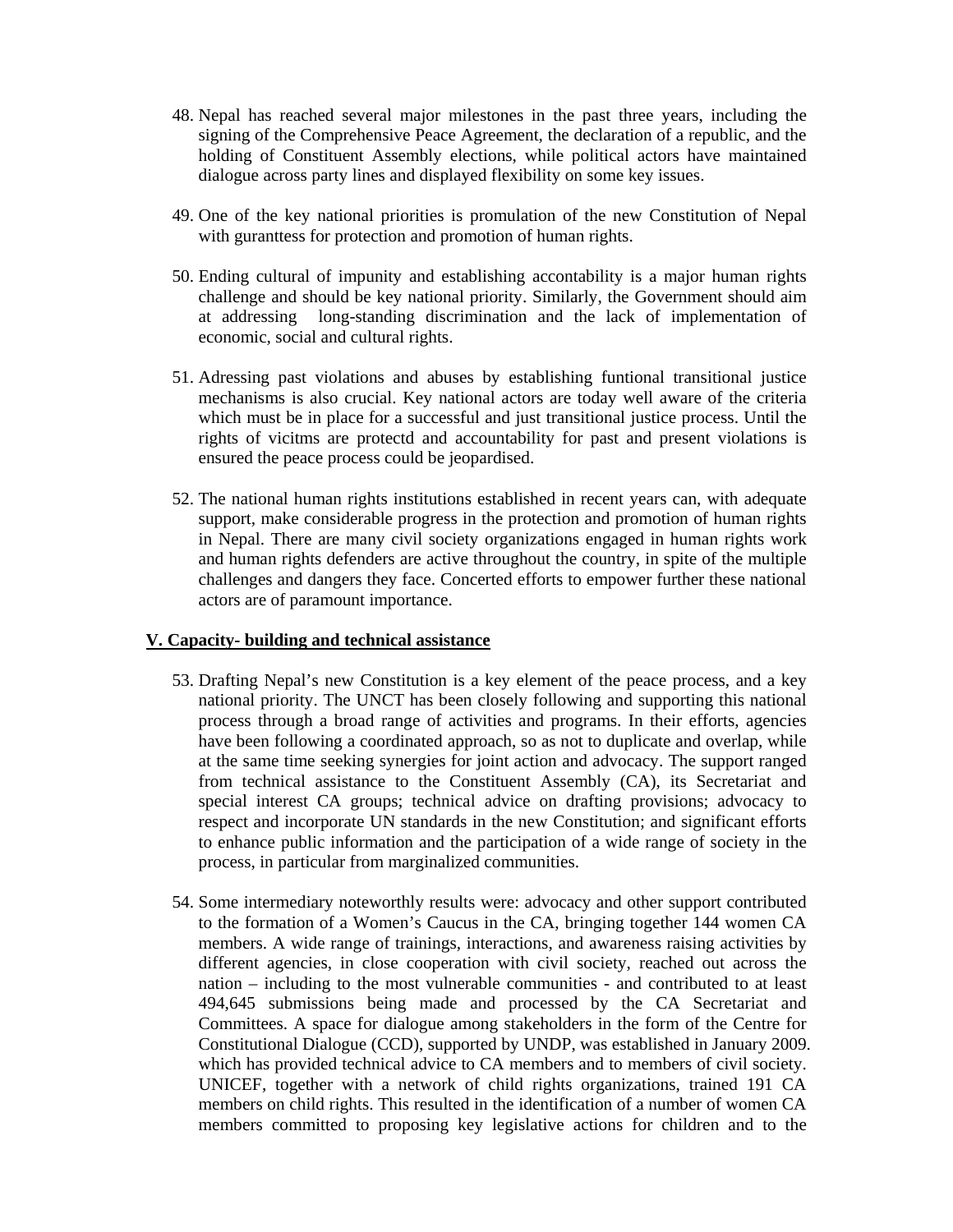incorporation of child rights in the new constitution. UNFPA partnered with a CSO supported a gender-sensitive constitution writing process, resulting in eight of the ten concept papers developed by different CA thematic committees being analysed from a gender perspective. OHCHR analysed the thematic papers of the CA committees including Committee on Fundamental Rights and Directive Principles and the Committee on Rights of Minorities from human rights perspectives. OHCHR also provided technical assistance to the national stakeholders including the CA members and civil society organizations on how to address a range of human rights issues pertaining to transitional justice, Independence of Judiciary, Indigenous issues, Economic Social and Cultural Rights, Equality, Status of International Law, limitations and Derogation of Rights, National Human Rights Institutions, Right to Remedy and Reparation, and Minority rights in the new Constitution.

- 55. In 2009, UNHCR developed comprehensive legal analyses of all existing laws and regulations which govern access to citizenship in Nepal (including the 2007 Constitution, 2006 Citizenship Act, 2006 Citizenship Certificate Distribution Procedure Directives, and 2006 Nepal Citizenship Regulations). In October 2009, UNHCR gave a presentation to the Fundamental Rights Committee of the Constituent Assembly on the issue of preventing statelessness, emphasizing the need for bringing Nepal's citizenship laws and policies into harmony with the international human rights treaties Nepal has ratified. UNHCR also developed a technical paper analyzing the new draft citizenship provisions circulated in November 2009. In 2010, UNHCR conducted extensive advocacy efforts to promote appropriate citizenship policies in meetings with leading domestic NGOs, the UN community, domestic political parties, and Nepal's legislature.
- 56. Strengthening capacity of national actors to protect and promote human rights has been one of the key capacity buildign efforts. The UNDP- Capacity Development of the National Human Rights Commission project (first phase) was implemented during a challenging period, beginning in 2002 at the height of the conflict, supporting the Commission to address a wide range of human rights issues. In the second phase, collaborated efforts of UNDP, OHCHR (and Donoers) are working on to strengthneing Capacity of Nationa Human Rights Commssions.
- 57. UNHCR worked closely with the National Unit for Coordination of Refugee Affairs, Ministry of Home to develop modalities for conducting a Verification/Registration exercise for a limited number of pending asylum seekers and census absentees from Bhutan in Nepal which is expected to take place within 2010. A series of training and joint meetings will be held with GON to support effective implementation of this important activity. UNHCR will also be providing the GoN with equipment, requisite training and software to support electronic data sharing.
- 58. General and specific human rights training to state actors, inlcuding law enforcement agencies, civil society and national institutions (National Human Rights Commission, National Dalit Commission and National Women Commssion) has been one of the key activites of OHCHR. Key training include: use of force training; torture prevention and rights of detainees training for law enforecement agencies; strategies and skills to monitor and protect human rights training for national institutions and civil society, human rights investigation training for National Human Rights Commission, follow up of emblemmatic cases, treaty body reporting training for